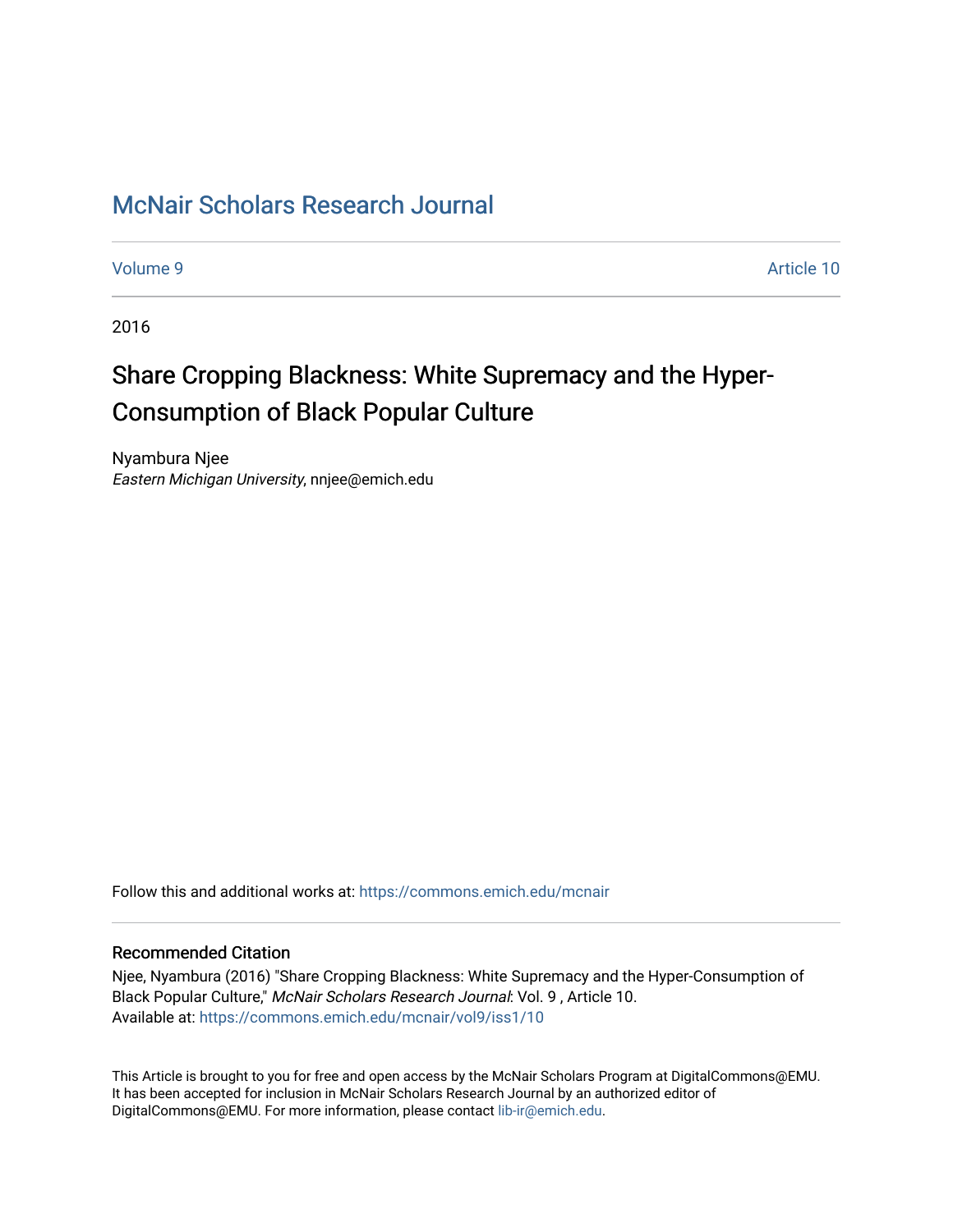# SHARE-CROPPING BLACKNESS: WHITE SUPREMACY AND THE HYPER-CONSUMPTION OF BLACK POPULAR CULTURE

*Nyambura Njee Dyann Logwood, Mentor*

#### **ABSTRACT**

This qualitative study will explore the impact of the way that "Blackness" is constructed and commodified for consumption within a White supremacist culture, and examine the effects of this construct on the Black community. According to Leonard and King (2012), in their book *Commodified and Criminalized: New Racism and African Americans in Contemporary Sports,* "The process of commodification is not simply about selling an essentialized Black culture, but rather a particular construction of Blackness that has proven beneficial to White[s]" (p. 10). This paper will discuss some of the twenty-first century consequences of this phenomenon. The methodology will be conducted through a literature review and a content analysis of various cultural texts including films, interviews, and art that depict Blackness. My belief is that the popular consumption of commodified Black images is related to the maintenance of White supremacy, and thus the systemic oppression of Blacks in the United States.

# **INTRODUCTION**

*New racism, although articulating dominant White narrative and stereotypes, is equally defined by the consumption and celebration of commodified Blackness.*

– Leonard & King, 2012, p. 8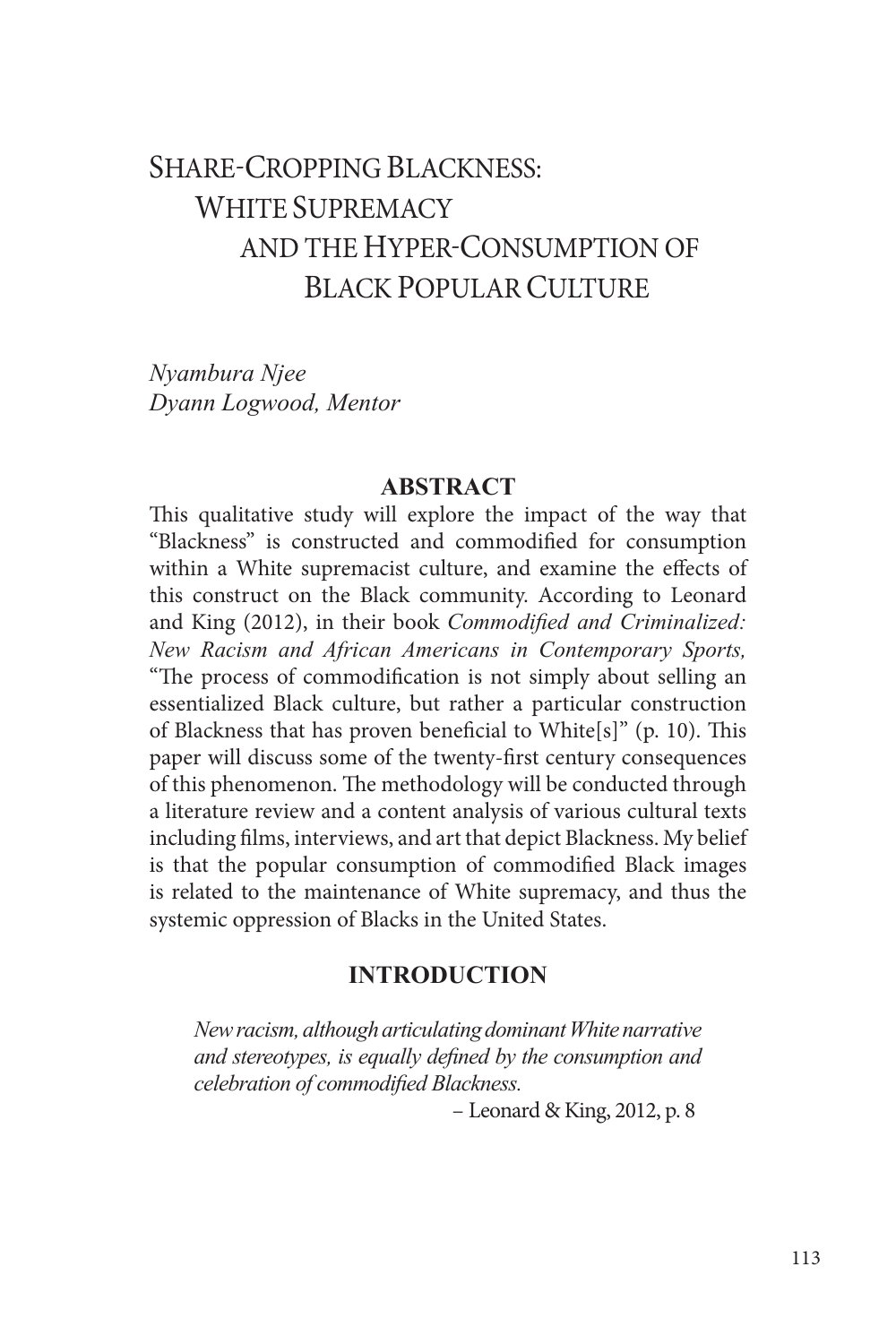Color-blind and post-racial rhetoric and ideology underpin the notion that the voracious consumption of Black popular culture is a testament to the acceptance of Black people. This qualitative study will explore the process and the impact of the ways that "Blackness" is constructed and commodified for consumption within a white supremacist culture, and examine the effect of this construct on the Black community. As consumption of Black popular culture remains popular in the United States, Black people lose their lives daily to systematic anti-blackness. These two seemingly unrelated phenomena should be best understood as interconnected facets of contemporary White Supremacy.

# **GLOSSARY OF KEY TERMS**

*Agency***:** An individual or social group's will to be self-defining and self-determining (Hill-Collins, 1990, p. 298)*.* 

*Appropriation***:** the "use of a [historically subordinate] culture's symbols, [language], artifacts, genres, rituals, technologies" etc., by members of a historically dominant group (Richard, 2006)*.* Combining three interrelated frameworks, I will also define "appropriation" through bell hooks' notion of "eating the other" (hooks, 1992), Bill Yousman's concept of "Blackophilia / Blackophobia" (Yousman, 2003), and Watts and Orbe's conception of "Spectacular consumption" (Watts & Orbe, 2002).

*Blackness:*the construct of an essentialized Black culture, "or Black cultural identity [that] involves [and relies] on persons and other symbolic and material representations socially and historically constructed as 'Black' (e.g. speech and phonetic conventions, folklore, style, fashion, music, use of the body and Black physical form)" (Crocket, 2008).

*Black community:* "A set of institutions, communication networks, and practices that help African Americans respond to social, economic, and political challenges confronting them. Also known as the Black public sphere or Black civil society" (Hill-Collins, 1990, p. 298)*.*

*Blackface/Minstrelsy:* "The first appearance in U.S. history of black culture as property was blackface minstrelsy"; "Minstrelsy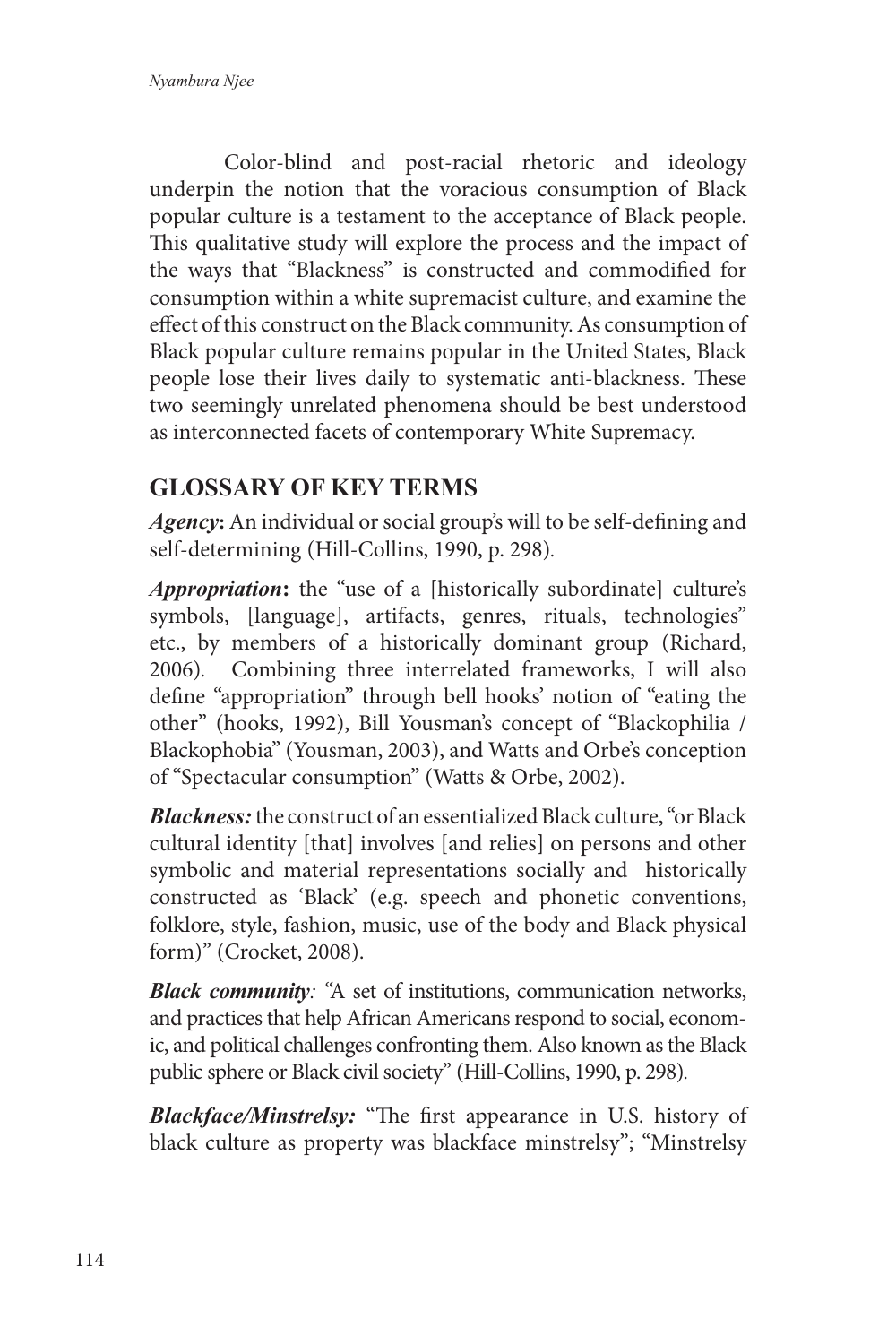was an established nineteenth-century theatrical practice, principally of the urban North, in which white men caricatured blacks for sport and profit. It has therefore been summed up by one observer as 'half a century of inurement to the uses of white supremacy.' While it organized around the quite explicit 'borrowing' of black cultural materials for white dissemination, a borrowing that ultimately depended on the material relations of slavery, the minstrel show obscured these relations by pretending that slavery was amusing, right, and natural" (Lott, 1993, p. 3).

*Black Lives Matter:* A movement based "on a response to the anti-Black racism that permeates our society and also, unfortunately, our movements. Black Lives Matter is an ideological and political intervention in a world where Black lives are systematically and intentionally targeted for demise. It is an affirmation of Black folks' contributions to this society, our humanity, and our resilience in the face of deadly oppression" (Garza, Tometi, & Cullors, n.d.)

*Blackophilia:* Used to describe the ambivalent interest in Black culture by non-Blacks as a source of both pleasure and anxiety (Yousman, 2003). Characterized by consumption and simultaneous fascination/disgust, attraction/repulsion, hypervisiblity/invisibility of Black pop culture. Equally, *Blackophobia* will refer to irrational fear, dread, and anxiety toward Blacks (Yousman, 2003).

*Colonialism:* "A practice of domination, which involves the subjugation of one people to another. The practice of colonialism usually involved the transfer of population to a new territory. The term colonialism is frequently used to describe the settlement of North America, Australia, New Zealand, Algeria, and Brazil, places that were controlled by a large population of permanent European residents" (Kohn, 2012, para. 1).

*Commodification/Commodity:* For the purpose of this study, "commodification" and "commodifying" will refer to the process of turning unconventional entities into a marketable good that can be *bought* and *sold*. For example, referring to the commodification of the Black male body in contemporary sports, Leonard et al. (2012) stated that "Black male bodies are increasingly admired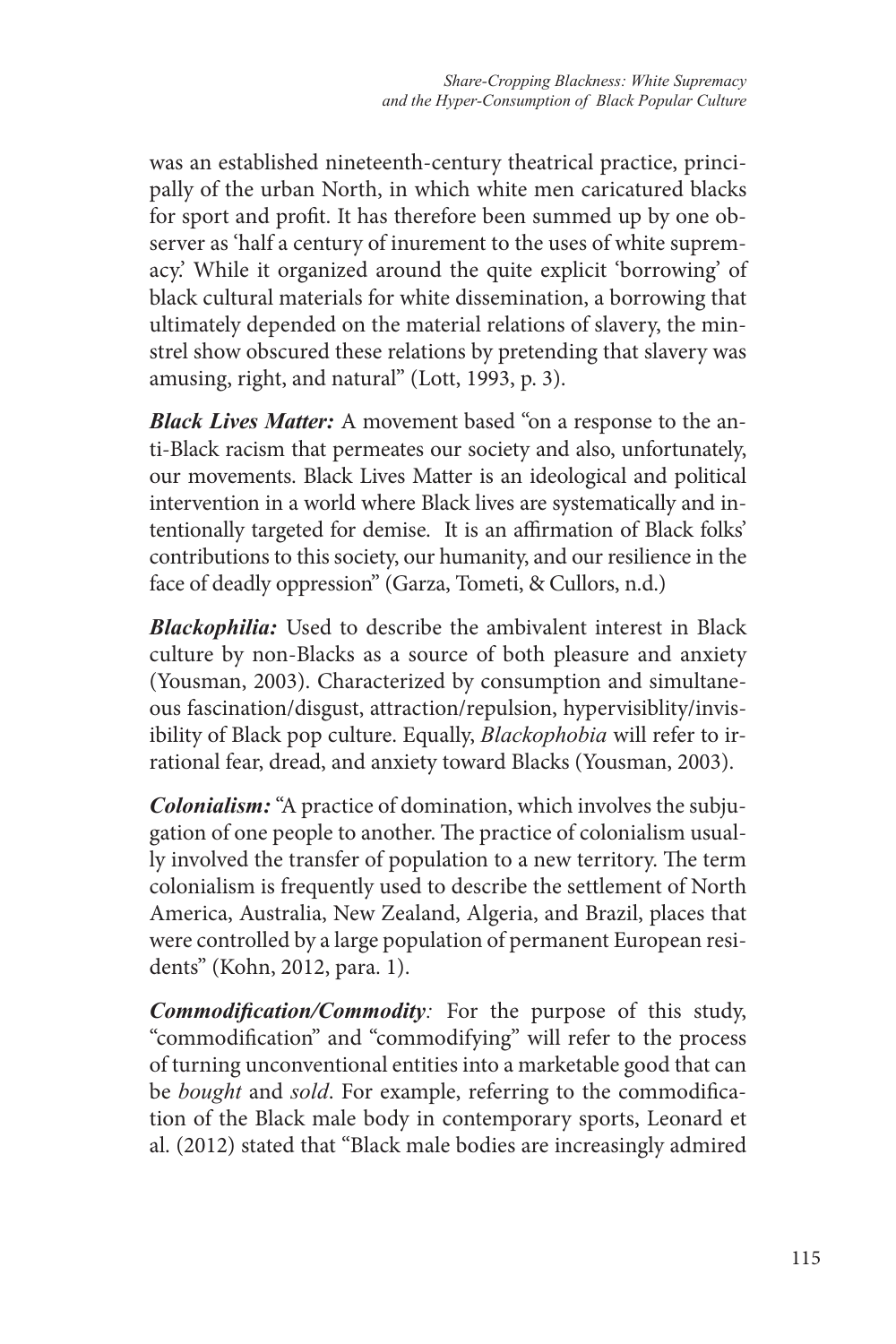and commodified in rap, hip hop and certain sports such as basketball" (p. 8). Thus, a "commodity" will refer to anything that has been transformed into a buyable and sellable good. "In capitalist political economies, land, products, services and ideas are assigned economic value and are bought and sold in market places as commodities" (Hill-Collins, 1990, p. 298).

*Cultural imperialism:* Used to describe the phenomenon where around the world "the same kind of knowledge, fashion, music and literature, the same kind of metropolitan mass culture is manufactured, bought and sold. Western ideologies, political beliefs, western science, western laws and social institutions, western moral concepts, sexual symbols and ideals of beauty, western working methods and leisure activities, western foods, western pop idols and the western concept of human existence have become objectives, examples and norms everywhere in the world" (Sarmela, 1977, p. 1).

*Essentialism: "*Belief that individuals or groups have inherent, unchanging characteristics rooted in biology or a self-contained culture that explain their status. When linked to oppressions of race, gender, and sexuality binary thinking constructs 'essential' group differences*"* (Hill-Collins, 1990, p. 299)*.*

*Hip Hop culture*: "Encompass[es] more than just rap music hip-hop has created a culture that incorporates ethnicity, art, politics, fashion, technology, and urban life" (Smiley, 2013).

*Ideology:* "A body of ideas reflecting the interests of a particular social group. Scientific racism and sexism constitute ideologies that support domination. Black nationalism and Feminism constitute ideologies that oppose such domination*"* (Hill-Collins, 1990, p. 299).

*Institutionalized racism:* "As a system, racism is an institutional arrangement, maintained by policies, practices and procedures both formal and informal—in which some persons typically have more or less opportunity than others, and in which such persons receive better or worse treatment than others, because of their respective racial identities. Additionally, institutional racism involves denying persons opportunities, rewards, or various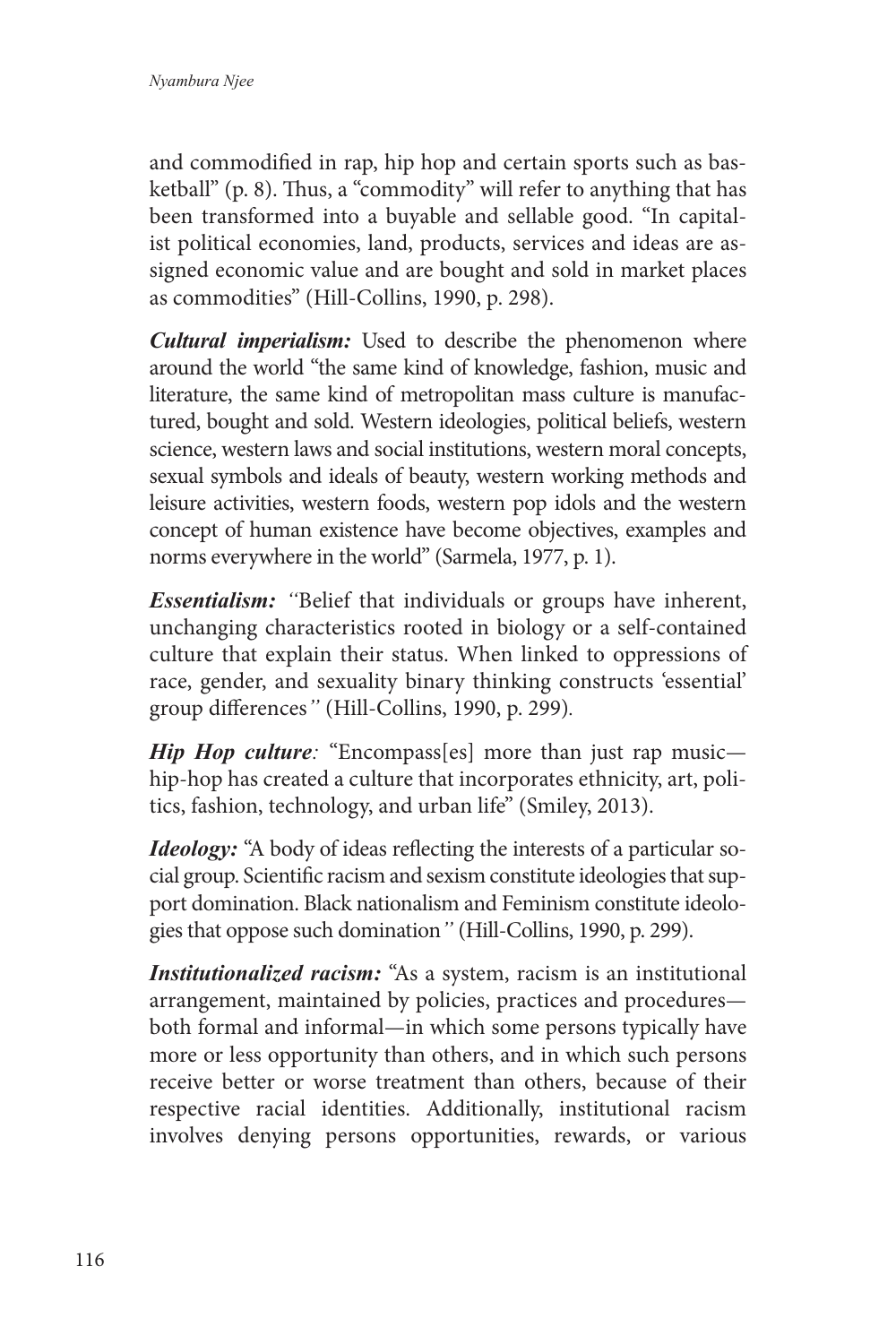benefits on the basis of race, to which those individuals are otherwise entitled. In short, racism is a system of inequality, based on race" (Wise, 2014).

*Oppression: "*An unjust situation where, systematically and over a long period of time, one group denies another group access to the resources of society. Race, gender, class, sexuality, nation, age, and ethnicity constitute major forms of oppression*"* (Hill-Collins, 1990, p. 299)*.*

*Rhetoric of color-blindness:* "A view of the world that resists talking of race because to do so is believed to perpetuate racism" (Hill-Collins, 1990, p. 300). Also, *post-racial*: the belief that America has moved beyond racial prejudice or discrimination to create a "color-blind" society.

*Sharecropping/Peonage: "*After the Civil War, former slaves sought jobs, and planters sought laborers. The absence of cash or an independent credit system led to the creation of sharecropping. Sharecropping is a system where the landlord/planter allows a tenant to use the land in exchange for a share of the crop" (Pollard, 2012, para. 1 & 2). The development of the capitalist state is integrally related to the underdevelopment and oppression of Black America. "Development was…the institutionalization of the hegemony of capitalism as a world system. Underdevelopment was the direct consequence of this process: chattel slavery, sharecropping, peonage, industrial labor at low wages, and cultural chaos" (Marable, 2015, p. xi).

*White supremacy: "*White supremacy is an historically based, institutionally perpetuated system of exploitation and oppression of continents, nations and peoples of color by white peoples and nations of the European continent; for the purpose of maintain and defending a system of wealth, power and privilege" (Martinez, n.d., p. 1). "Furthermore, 'White supremacy' is a much more useful term for understanding the complicity of people of color in upholding and maintaining racial hierarchies that do not involve force (i.e., slavery, apartheid) than the term 'internalized racism'" (hooks, 2014, p. 113).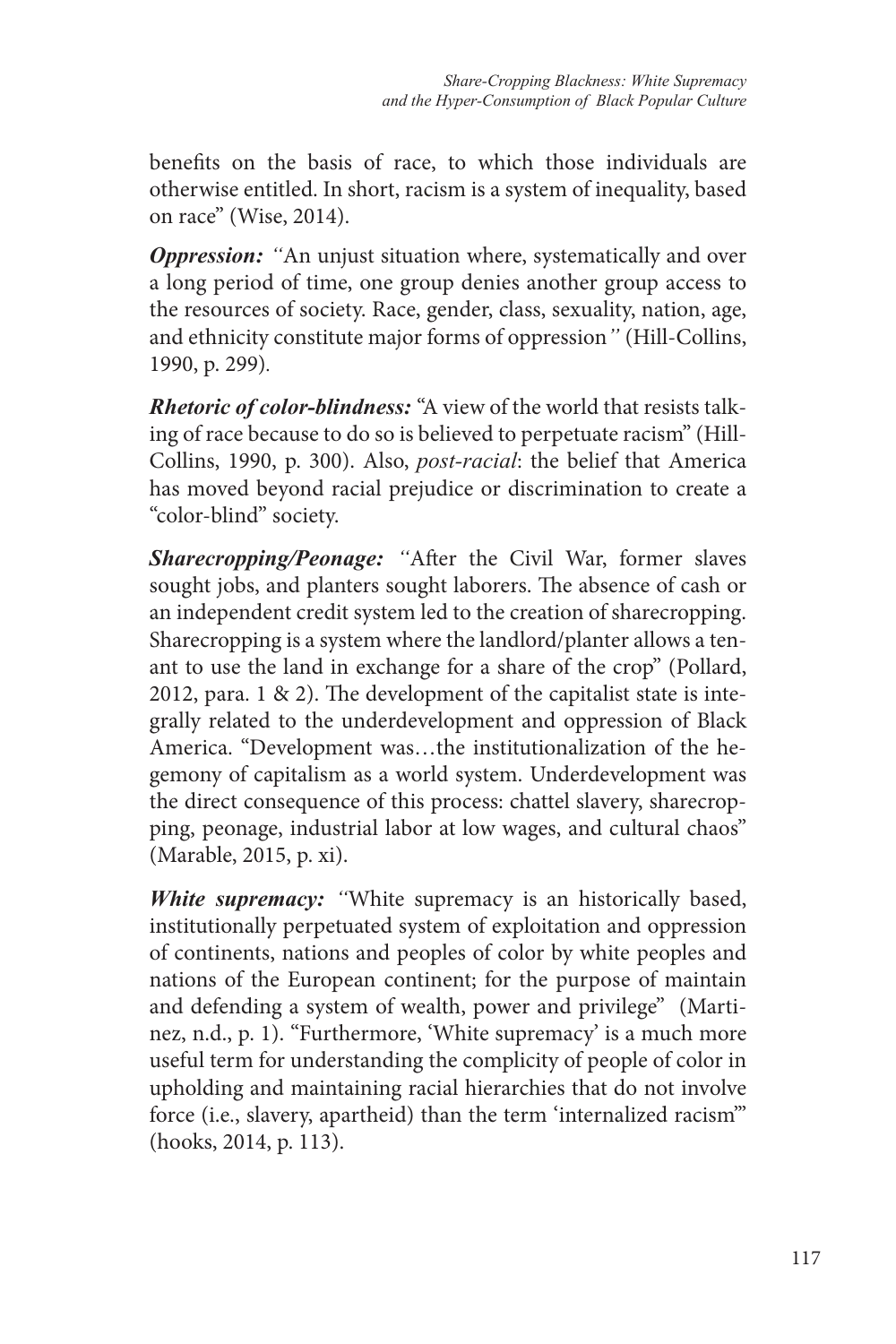*White/White People:* "WHITE (as in 'white people'): The term white, referring to people, was created by Virginia slave owners and colonial rulers in the 17th century. It replaced terms like Christian and 'Englishman' [*sic*] to distinguish European colonists from Africans and indigenous peoples. European colonial powers established white as a legal concept after Bacon's Rebellion in 1676 during which indentured servants of European and African descent had united against the colonial elite. The legal distinction of white separated the servant class on the basis of skin color and continental origin. The creation of 'white' meant giving privileges to some, while denying them to others with the justification of biological and social inferiority" (Martinez, n.d.).

*White privilege:* "Refers to any advantage, opportunity, benefit, head start, or general protection from negative societal mistreatment, which persons deemed white will typically enjoy, but which others will generally not enjoy. These benefits can be material (such as greater opportunity in the labor market, or greater net worth, due to a history in which whites had the ability to accumulate wealth to a greater extent than persons of color), social (such as presumptions of competence, creditworthiness, law-abidingness, intelligence, etc.) or psychological (such as not having to worry about triggering negative stereotypes, rarely having to feel out of place, not having to worry about racial profiling, etc.)" (Wise, 2014).

*White supremacist capitalist patriarchy:* Used to describe the interlocking systems of domination that function simultaneously at all times in our social experience (hooks, 2006).

# **SHARE-CROPPING BLACKNESS**

*What would America be like if we loved Black people as much as we love Black culture? –* Stenberg, 2014

Africans/African Americans have long played an integral and influential role in the meta-fabric of American culture. However, our unique contributions, especially to popular culture, have been and continue to be regarded as invisible, despite our hyper-visibility within pop culture. Historically and contemporarily, dominant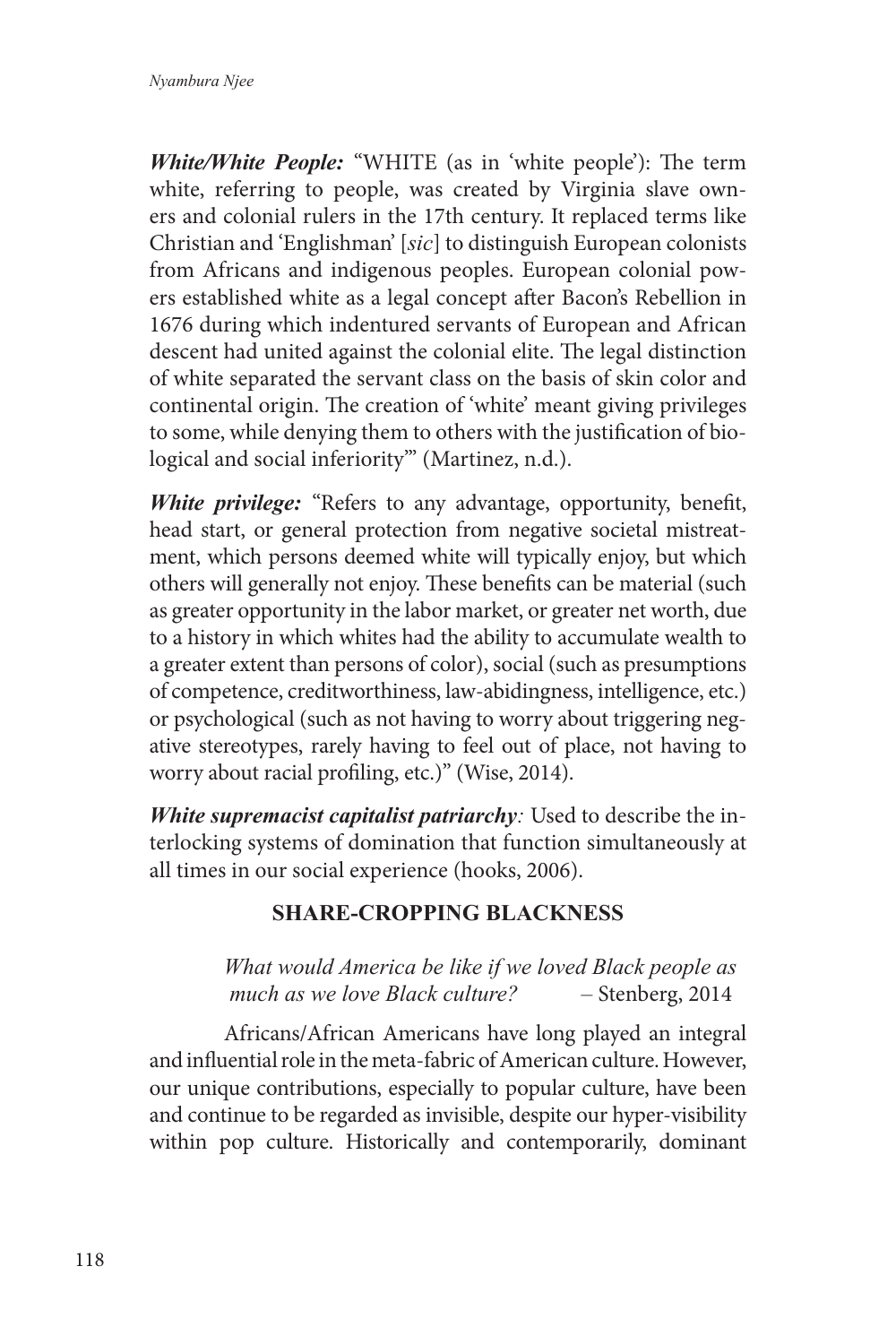groups have constructed Black images in simplistic and stereotypical representations (Hill-Collins, 1990). These representations, particularly in the mass media, have a long political history dating back to images popularized from the time of slavery (hooks, 1992) and mirror White ideas of Blackness, or how "Blackness" is imagined through the perspective of "Whiteness" (hooks, 1992). The White male consumer has played an essential role in the shaping of these images; as a consequence, "spectacular consumption is a process through which the relations among cultural forms, the culture industry, and the lived experiences of persons are shaped by public consumption" (Watts & Orbe, 2002, p. 1). For example, bell hooks noted that rap music, an arena of high consumption,

> is the perfect paradigm of colonialism. We think of rap music as a little third world country that young White consumers are able to go to and take out of it whatever they want. We would have to acknowledge that what young White consumers, primarily male, often times suburban, most got energized by in rap music was misogyny, obscenity, [and] therefore...rap came to make the largest sum of money. (hooks, 2006)

Here the relationship between the White consumer appetite and the popularization of certain racialized representations is noted. This is part of the process of "eating the other" (hooks, 1992), "or the tendency for cultural difference to be commodified as a source of titillation and pleasure for White consumers" (Yousman, 2003, p. 378). These representations have had adverse social, political, and economic consequences for the Black community; the violence of Jim Crow against Black Americans was partially justified through the dehumanizing Blackface minstrelsy representations that were dominant and popular during the nineteenth and twentieth centuries. White actors donning Blackface and parodying behavior they attributed to Black people propagated some of the most damaging stereotypes of Black Americans in history (Riggs, 1986). These same dehumanizing representations are still dominant and popular. Such representations of "Blackness" allowed ideological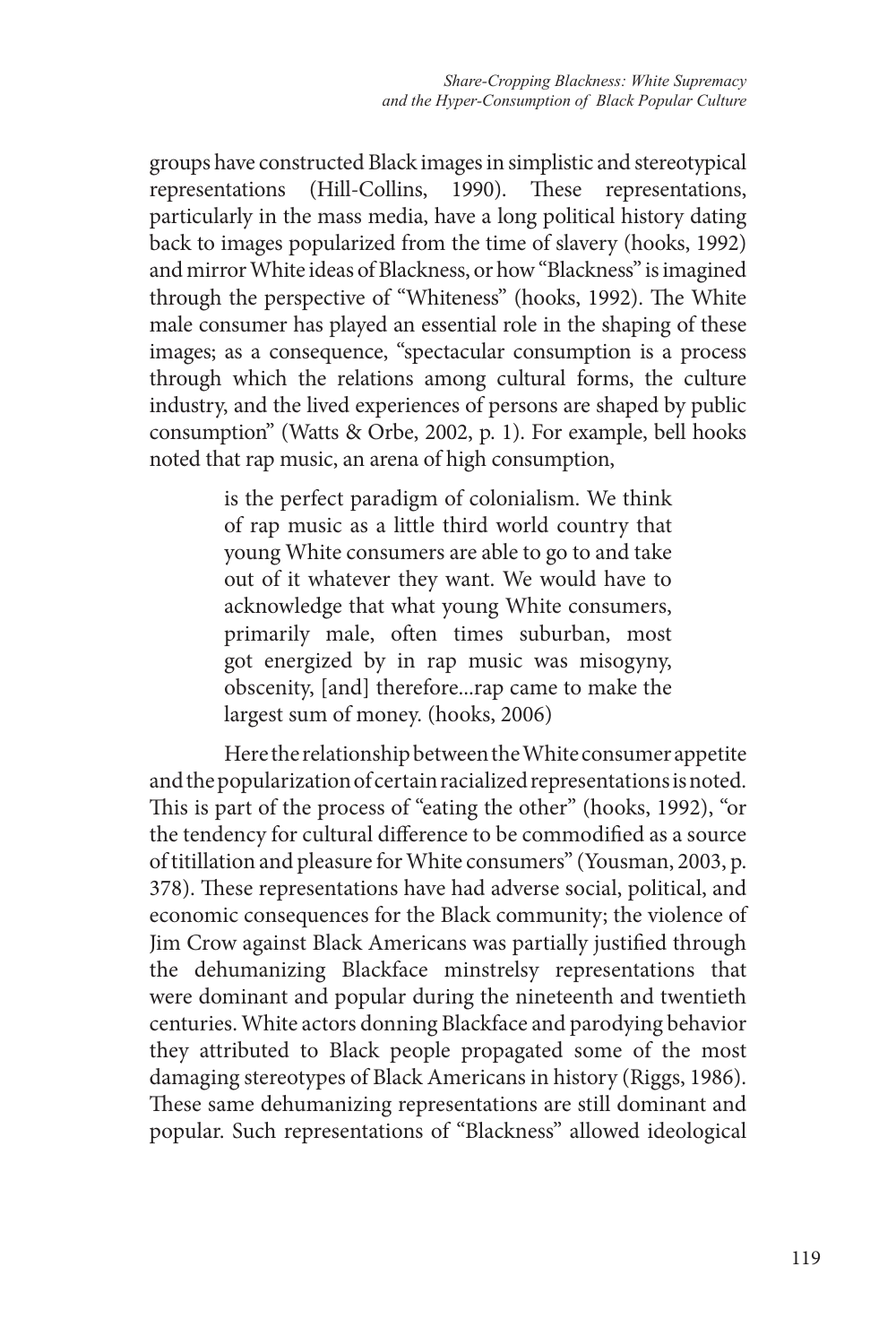justification for racism and encited the anti-Black violence of Jim Crow segregation. Today, the commodification of Blackness within our mainstream media serves as a kind of pervasive symbolic blackface, acting with the same political motives on minstrelsy. Just as minstrelsy justified and bolstered Jim Crow violence, contemporary symbolic Blackface burgeons and buttresses contemporary anti-Black violence (Yousman, 2003). Hooks writes,

> Should we not be suspicious of the way in which white culture's fascination with black masculinity manifests itself? The very images of phallocentric black masculinity that are glorified and celebrated in rap music, videos and movies are the representations that are evoked when white supremacists seek to gain public acceptance and support for genocidal assaults on black men, particularly youth. (hooks, 1992, p. 9)

From the misrepresentation of Black culture, to the commodified images of Black bodies, Blackness serves as a "sharecrop" that is simultaneously consumed and criminalized. While Blacks are used to sell everything from clothes to detergent to cars and soft drinks, they are also disproportionately represented within the criminal justice system (Leonard & King, 2012). The exploitation and consumption of the "exotic other" for pleasure are linked, and patterns of this exploitation have taken many forms. Often fantasies of the "other" are exploited in a manner that maintains relationships of domination (hooks, 1992). So, why Blackness? Within our contemporary space and time, the conversion of societies from industrial to post-industrial, the explosion of media and cultural institutions, and the persistent challenge to White Supremacy have uniquely altered Black social identity (Yousman, 2003). The dialectical relationship between Black resistance to systemic oppression and the continued maintenance of White privilege have resulted in a crisis within the Western world and White identity (Yousman, 2003). As a consequence, "spectacular consumption arises in part out of the desire for white folk to reconstitute their identities through acts of black consumption" (Watts & Orbe, 2002, p. 7).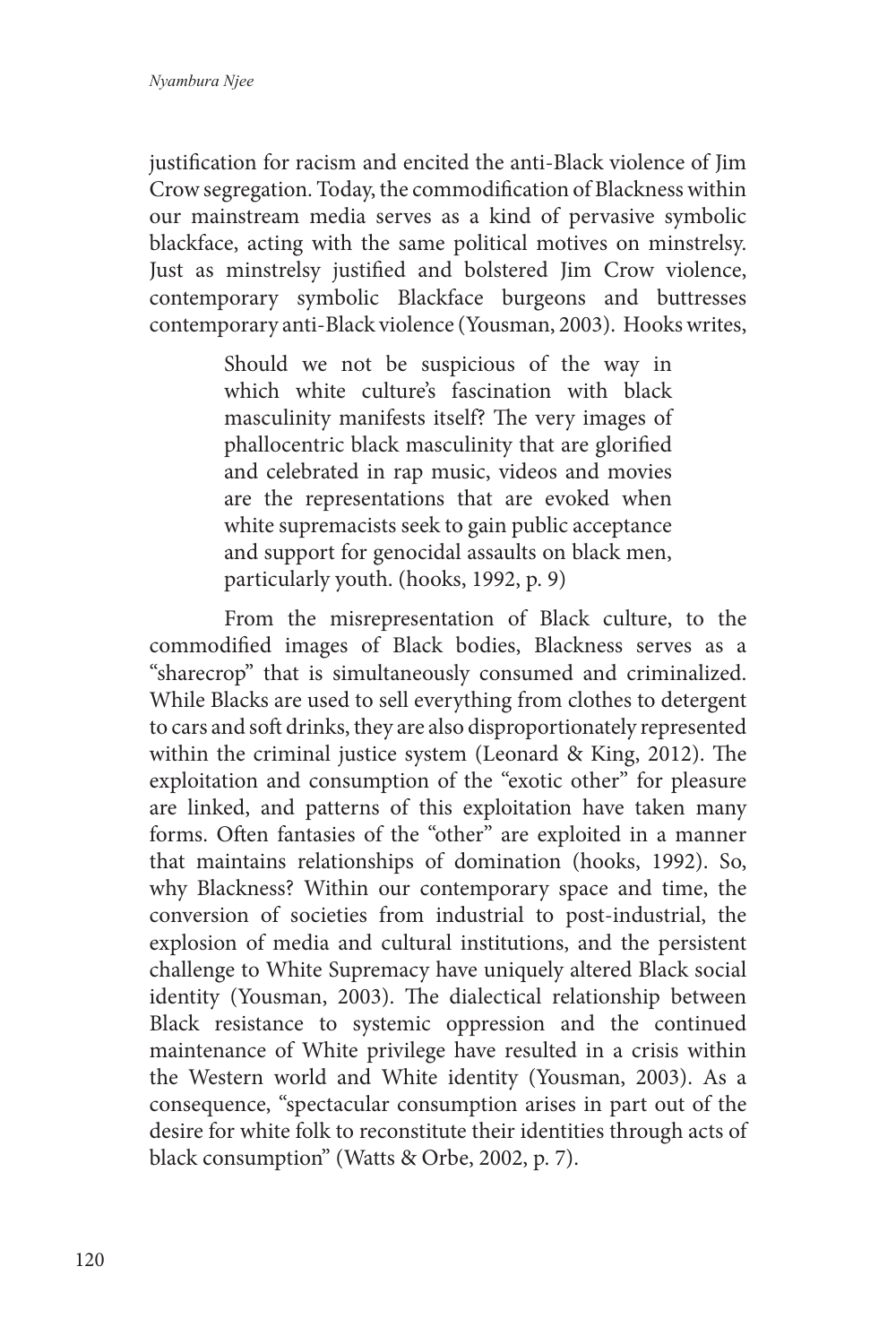Response to this push and pull of the status quo has "led many White youth in two seemingly opposed but actually interconnected directions: retrenchment in White supremacy and voracious consumption of African American popular culture" (Yousman, 2003, p. 375). In our commodity consumer culture, just as one's body can be bought and sold on the open market (Hill-Collins, 1990), one can purchase "identity." Most importantly, this identity may be found through "eating the other":

> It is this current trend in producing colorful ethnicity for the White consumer appetite that makes it possible for Blackness to be commodified in unprecedented ways, and for Whites to appropriate Black culture without interrogating Whiteness or showing concern for the displeasure of Blacks. (hooks, 1992, pg. 154)

As spectacular consumption of Blackness runs rampant, Black Lives Matter forced its way to the forefront of popular culture through its critique of White appropriation and consumption of Black culture. Black Lives Matter condemns the lack of genuine engagement or realistic understanding of the Black racial struggle in the creation of Black images consumed by Whites. As noted by the Black female rapper Azealia Banks, amongst others, nonblacks who partake in hip hop culture and perform "Blackness" fail to speak on, or critically acknowledge, the racism that inseparably comes with having a Black identity (Stenberg, 2014). Contrary to popular belief, the consumption of "Blackness" has not resulted in reduced anti-Black attitudes, prejudices, or inequality. The tendency to identify Blacks as "exotic others" is rife with conflict (Yousman, 2003). Just as the "White identification with African American cultural styles has been noted since the first White performer burned a cork and darkened his face, we see the contemporary manifestation of the ambivalent consumption of 'Blackness'" (Yousman, 2003).

I argue that the essentialized and simplistic construct of "Blackness" that is popularly consumed and applauded by Whites harms the Black community, as it is in fact linked to the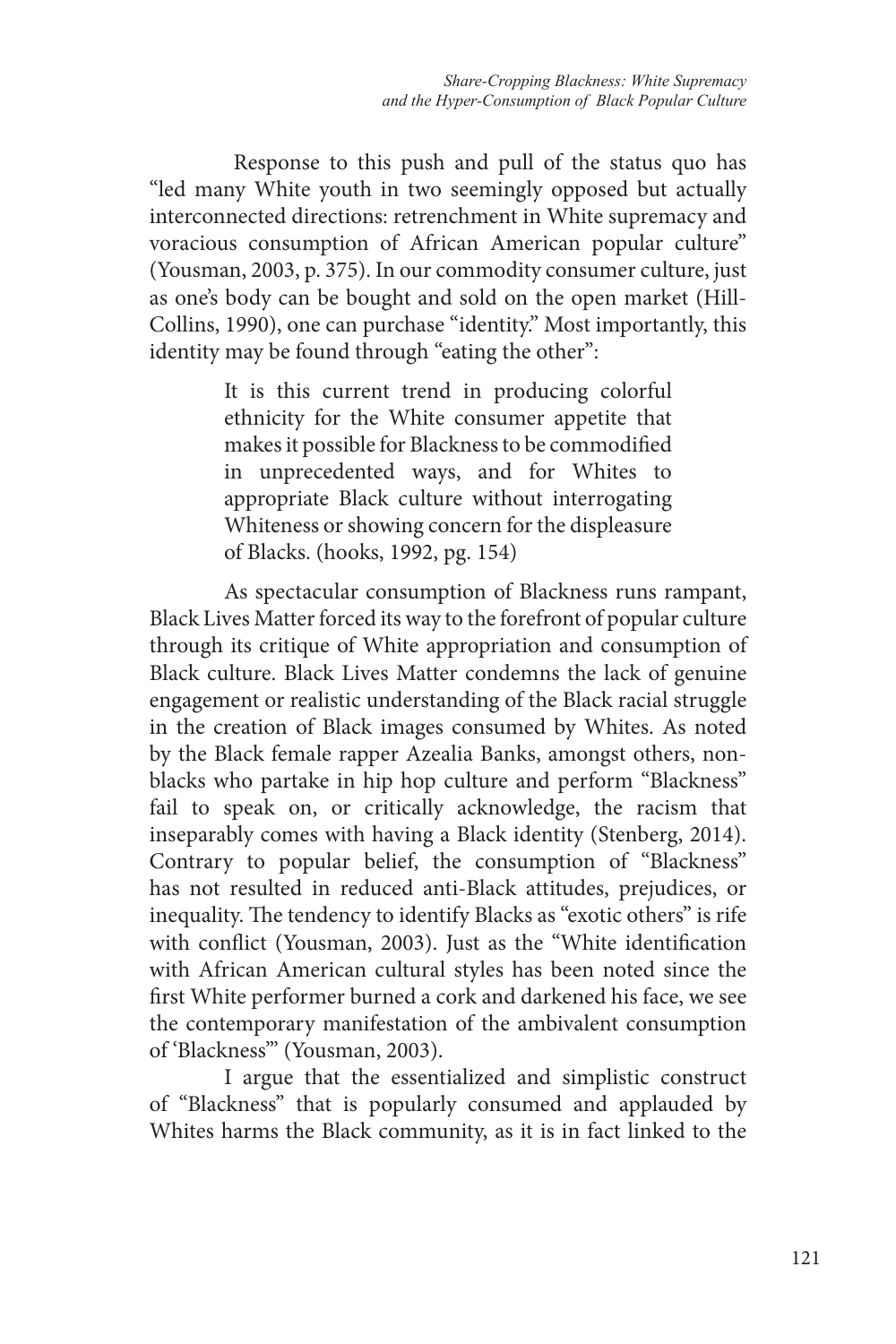maintenance and perpetuation of White supremacy: "As White cultural imperialism informed and affirmed the adventurous journeys of colonizing Whites into the countries and cultures of 'dark others,' it allows White audiences to applaud representations of Black culture, if they are satisfied with the images and habits being presented" (hooks, 1996, p. 287). I posit that the spectacular consumption of "the Other" has not and does not challenge systemic and institutionalized racism, despite providing a shared cultural space with much potential for political intervention.

### **Commodifying, Consuming, and Appropriating "Blackness"**

*We should recognize the Blackophobia that lies behind much Blackophilia, and that both may be representative of the continuing ideological and cultural power of White supremacy in the 21st century. (*Yousman, 2003, p. 371)

*There is a direct and abiding connection between the maintenance of White supremacist [capitalist] patriarchy in this society and the institutionalization via mass media of specific images, representations of race, [and] of Blackness that support and maintain the oppression, exploitation, and overall domination of all Black people.*(hooks, 1992, p. 2)

In American popular culture Blackness is both *hypervisible* and simultaneously *invisible*, and "While Black youth prominently figure in the war on drugs and in prison populations, they are equally prominent in film, music, TV, sports, and advertising. All kinds of commercial industries use their creative expression to remain commercially viable" (Watkins, 2014). From stars such as Elvis, Madonna, Eminem, and Iggy Azalea, to teenagers in distant nations, to powerful corporations, there is a racialized fascination with Black people and Black popular culture. Indeed, we live in a society and culture that believes itself to be "post-racial" and "colorblind," yet we are seemingly color-struck with "Blackness" (Rose, 2014).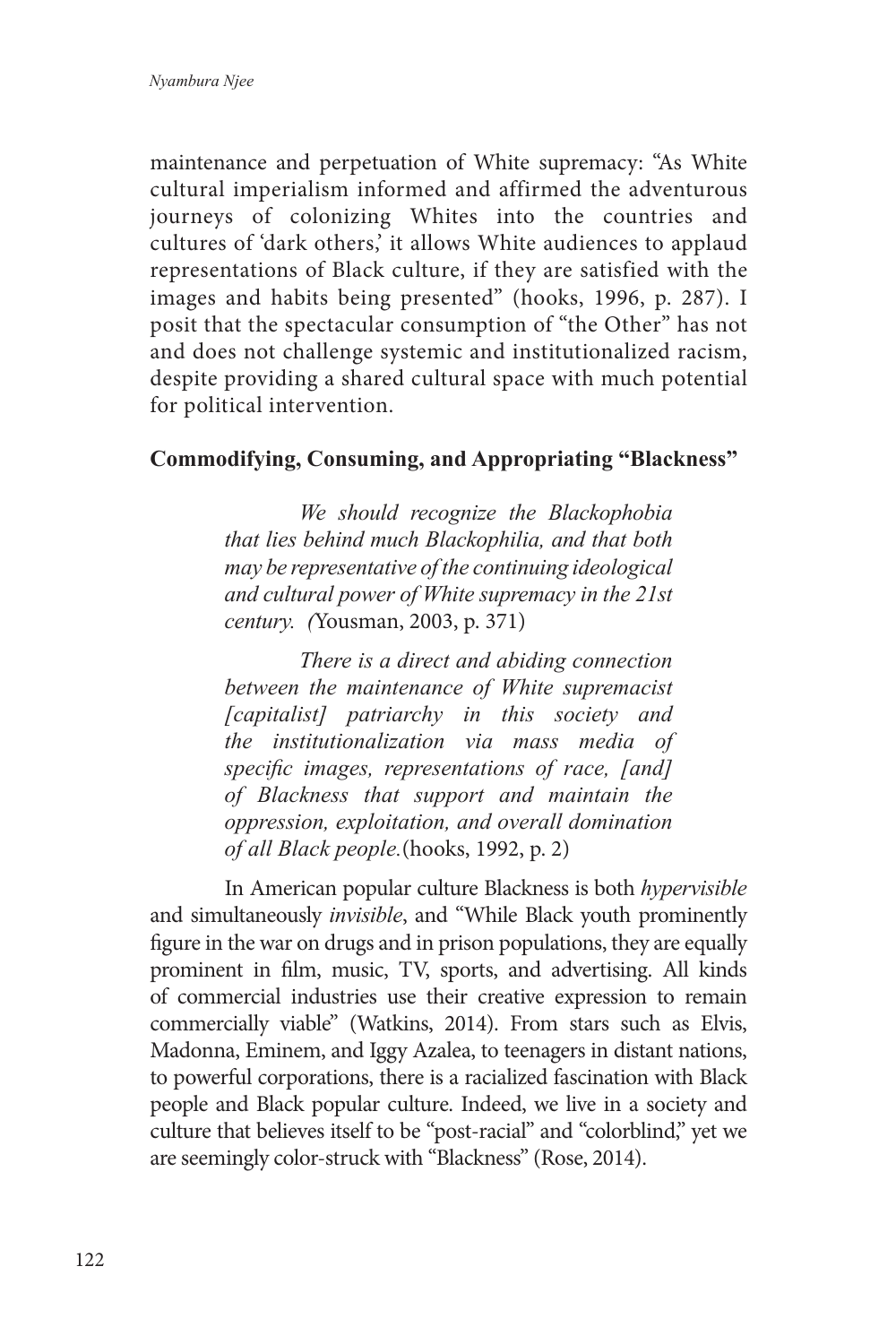Despite Black people's hypervisibility within pop culture, and the unprecedented consumption of Black images, our contributions to American society are often ignored, and Black culture is still viewed as deficient. This comes with the disregard of, and refusal to acknowledge Black cultural contributions and enrichment to American culture (Ford, 2003). The notion that consumption of constructed images of "Blackness" will bring about reduced anti-Black feelings, attitudes, and prejudice in a White supremacist culture is spurious; it is telling that slogans such as "Black Lives Matter!" have been appropriated by White culture and, without acknowledging the painful reality that generated the term, altered it to "*all* lives matter." The simultaneous fascination and dread, attraction to and repulsion toward Blackness can be described as the "Blackophilia / Blackophobia" conundrum:

> Blackophilia (manifested by White consumption of Black popular culture) is linked with Blackophobia (fear and dread of African Americans). Coexistent with White youth fascination with hip-hop culture and African American athletes and celebrities is the continuing manifestation of White youth resistance to programs that challenge institutional racism…[T]hese phenomena may be best understood as interrelated aspects of White supremacy. (Yousman, 2003, p. 366)

These interrelated aspects have been present within the historic blackophilic consumption of Blackface, which was speculated to have assuaged blackophobia. Through the derision of Blacks, simultaneous fear and fascination of Blackness could be mitigated and contained. Consequently,

White youth adoption of Black cultural forms in the 21<sup>st</sup> century is also a performance, one that allows Whites to contain their fears and animosities towards Blacks through rituals not of ridicule, as in previous eras, but of adoration. Thus, although the motives behind the performance may initially appear to be different, the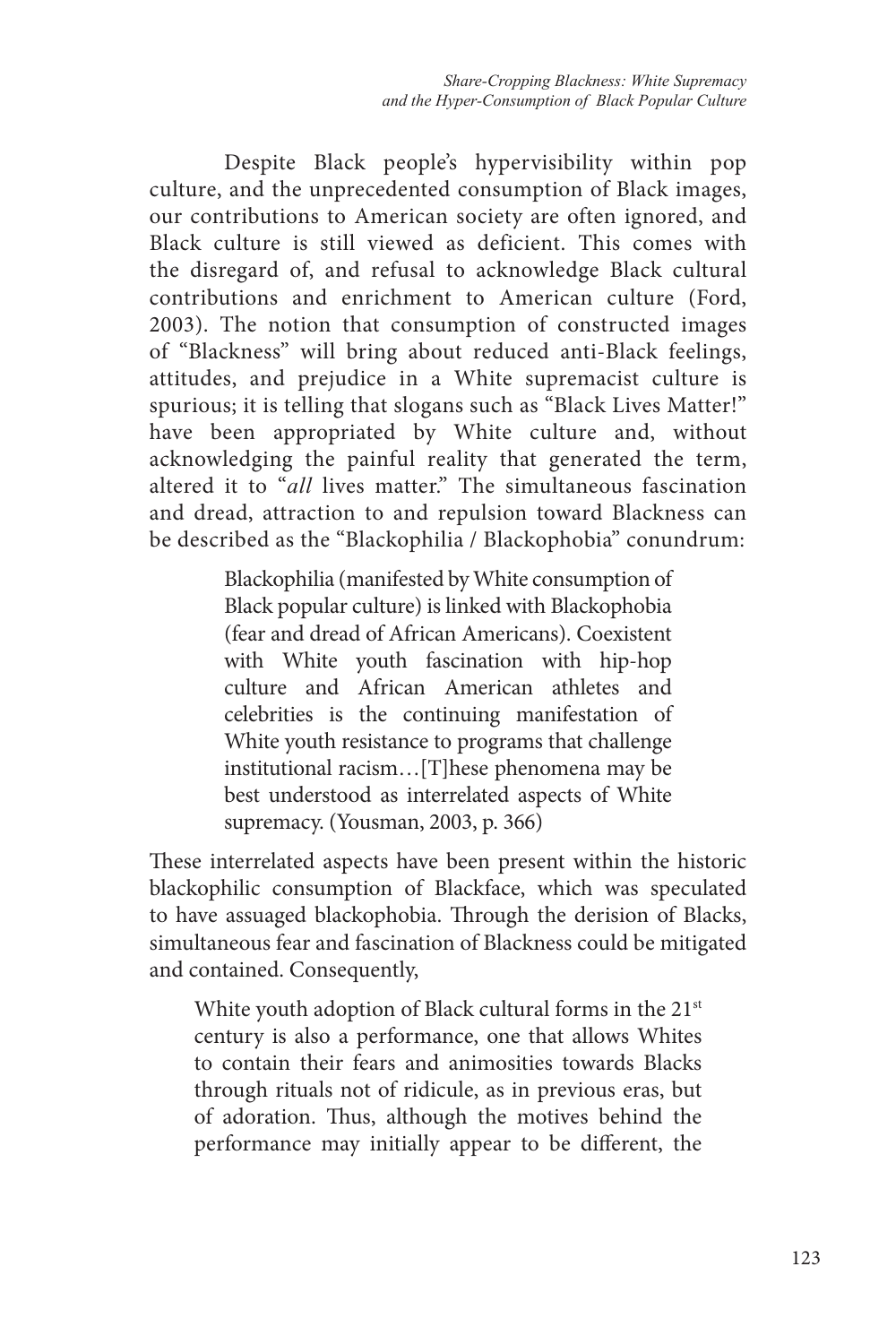act is still a manifestation of White supremacy, albeit a White supremacy that is in crisis and disarray, rife with confusion and contradiction. (Yousman, 2003, p. 369)

 As spectacular consumption of Blackness runs rampant, critiques of the adoption of Blackness by non-Blacks without the "burden," or consideration of a racialized Black experience, have grown. Blackness is rampantly consumed, commodified, and appropriated, while Black people daily lose their lives to police brutality and systemic racism. Being the object of spectacle, "the meaning of 'authentic' Black life and culture is partly generative of mediated and mass marketed images" (Watts & Orbe, 2002). Upon its release, the rap song "CoCo" by O.T. Genasis gained quick and widespread commercial support, climbing the top 100 charts in little time. At the time of the Michael Brown killing in August, 2014, and during the November 2014 trial of the police officer responsible for his death, the music video for "CoCo"–released in October of that year–depicted large, dark-skinned Black men in plain white tees wielding guns at the camera while consuming illicit substances. There was a strong similarity between the way these Black men were being represented and the rhetoric that surrounded the Brown murder; they seemed to align and even complement each other. On closer analysis, the connection between the consumption and representation of Blackness and the justification of violence against Black bodies becomes clear:

One could make the argument that the cultural industries' relentless marketing of black...violence and corruption in television, films, and popular music makes a clear and consistent contribution to a social reality in which black[s] are shot by police without provocation, people of color are jailed at rates far exceeding the incarceration rates of white criminals, and candidates win elections by preaching racially coded law-and-order messages. (Yousman, 2003, p. 382)

I postulate that such widespread and uncomfortably popular anti-Black images of Black men around the time of the murder worked to assuage the cognitive dissonance that surrounded the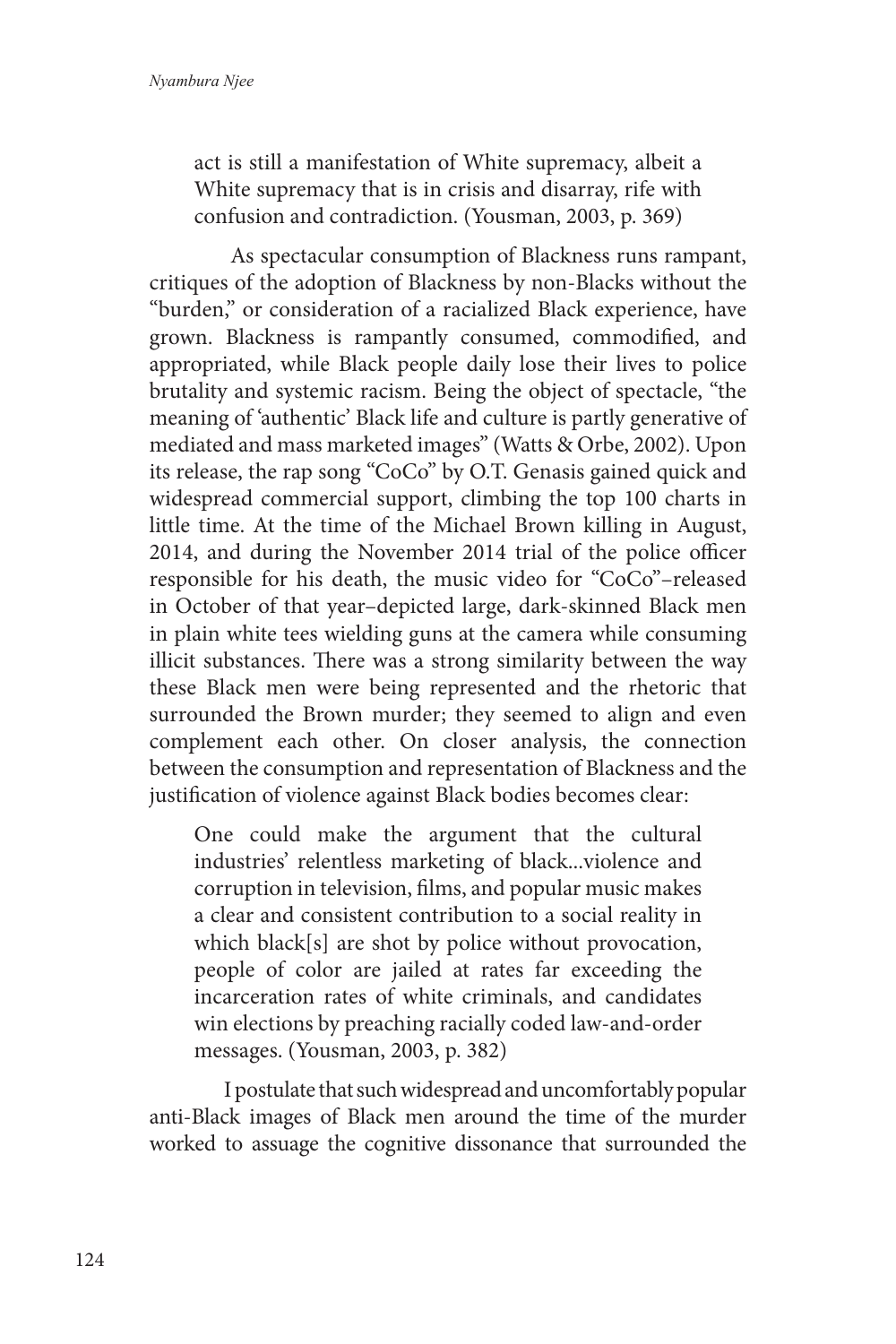case. The same way that Blackface justified Jim Crow discrimination and slavery, modern images of threatening Black men work to justify and normalize violence against Black bodies as "natural" (Hill-Collins, 1990). Representation thus has profound power in our socio-historical-political experience. It is necessary both to critique and analyze constructs of Blackness that dominate mass media and pop culture; becoming conscious of the way cultural productions are framed by, and through, White supremacy (Watts & Orbe, 2002) helps us understand how the mass media serve as a system that maintains White supremacy (hooks, 1996). According to Feagin (2006)*,* "another type of intergenerational reproduction and transmission of cultural understandings that sustains systemic racism involves the perpetuation of critical racial images and stereotypes by such cultural institutions as the mass media, which have mostly been controlled generation after generation by Whites in power" (p. 45).

The Black community has historically had little agency in the way our images are represented, and the very real ways that these images affect the Black community from the macro level (institutional) to the micro level (healthy development of self and identity, self-esteem, etc.); (hooks, 1992; Hill-Collins, 1990; Yousman, 2003). Dominant images of Blackness have long been in the control of White elites who have used images to maintain systems of social, economic, and political domination (Feagin, 2006; hooks, 1992; Hill-Collins, 1990). Long before the arrival of settler colonialists in what we now call "America," White supremacists constructed racialized representations of Blackness and Black people to assert their superiority (hooks, 1992).

"Blackness" is reliant upon essentialized and stereotypical notions that were constructed to affirm White domination over Africans. These notions are both deeply embedded and in the American psyche, institutions, and culture and are continuously exploited to maintain the status quo (Feagin, 2006; hooks, 1992; Youman, 2003). These centuries-old images are propagated contemporarily through mass media, commodification of culture, and spectacular consumption of the "other" (hooks, 1992; Watts & Orbe, 2002). On the surface this may seem innocuous, even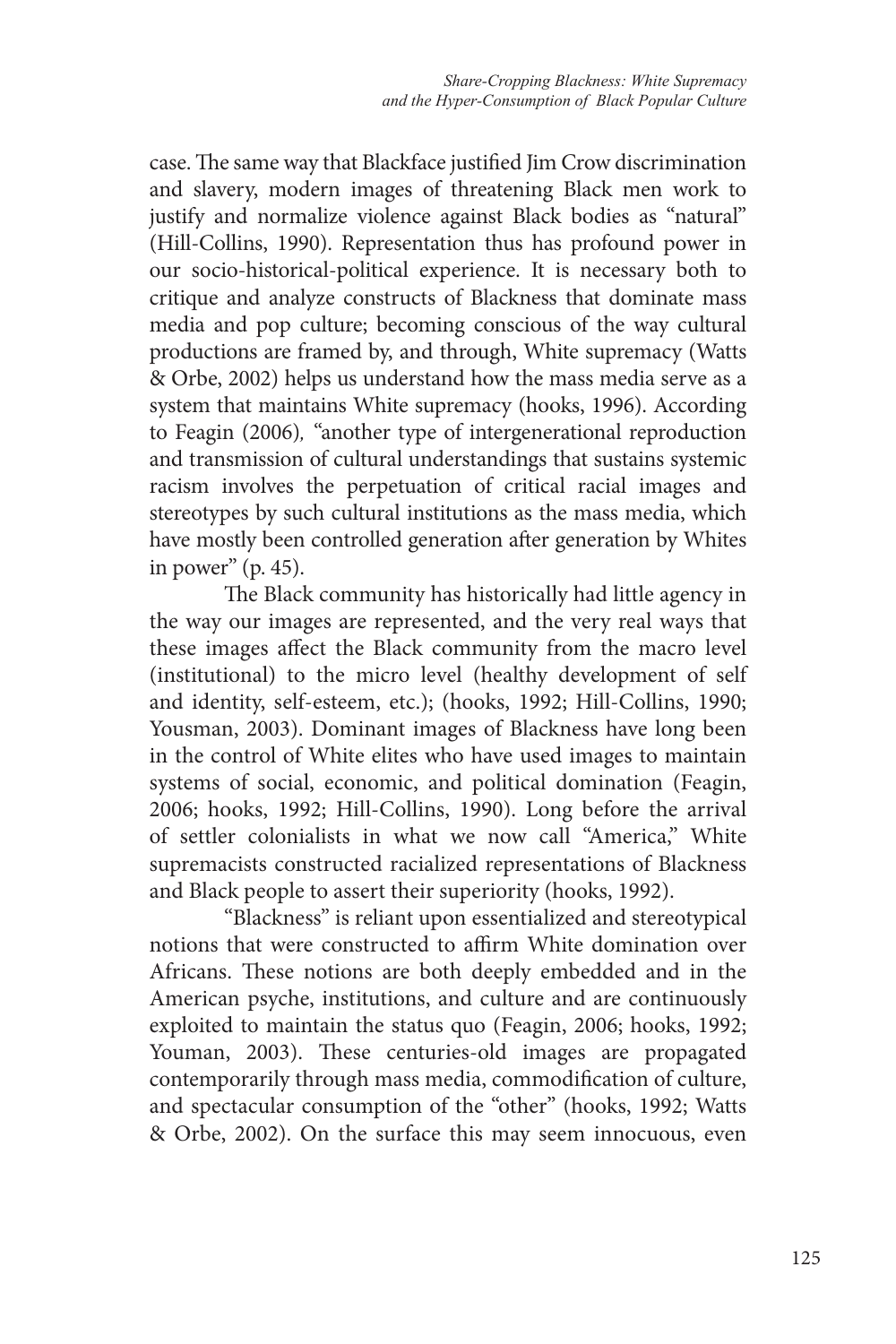flattering, to the communities being consumed. The spectacular consumption of commodified Black cultural expression appears harmless when one does not understand the deeply embedded politics of representation and how these images are multifariously linked to the systemic oppression that Black American's experience (Yousman, 2003).

Because these images are in fact meant to perpetuate White supremacy, it is no wonder that the consumption of "Blackness" has not resulted in reduced anti-Black prejudice, discrimination, attitudes, habits, feelings, or actions, but in fact it has worked to perpetuate them (Feagin, 2006). While the Black body continues to invoke feelings of fear and danger, this same body is admired and commodified in the music and sports industries (Leonard & King, 2012). As hooks (2006) writes,

> One could talk about American mainstream culture as being obsessed with Blackness but it is Blackness primarily in a commodified form that can then be possessed, owned, controlled, and shaped by the consumer...and not with an engagement in Black culture that might require the want to be a participant and therefore to be transformed in some way by what you are consuming. (hooks, *Cultural Criticism*)

Engagement in these images often equates to participation in the negation of "authentic" Black experience (hooks, 1996). These mass-produced images are decontextualized and stripped of authenticity in the process of distribution for mass consumption. Further, these images rely on centuries old racist stereotypes that are still used to justify Black oppression as "U.S. institutions [and culture] have been thoroughly pervaded by enduring racial stereotypes, ideas, images, emotions, proclivities, and practices" (Feagin, 2006, p. 8). Feagin (2006) notes that most White Americans' ideas about race include collections of negative stereotypes concerning African Americans. Racist images such as Blackface are transmitted inter-generationally and become embedded in individual and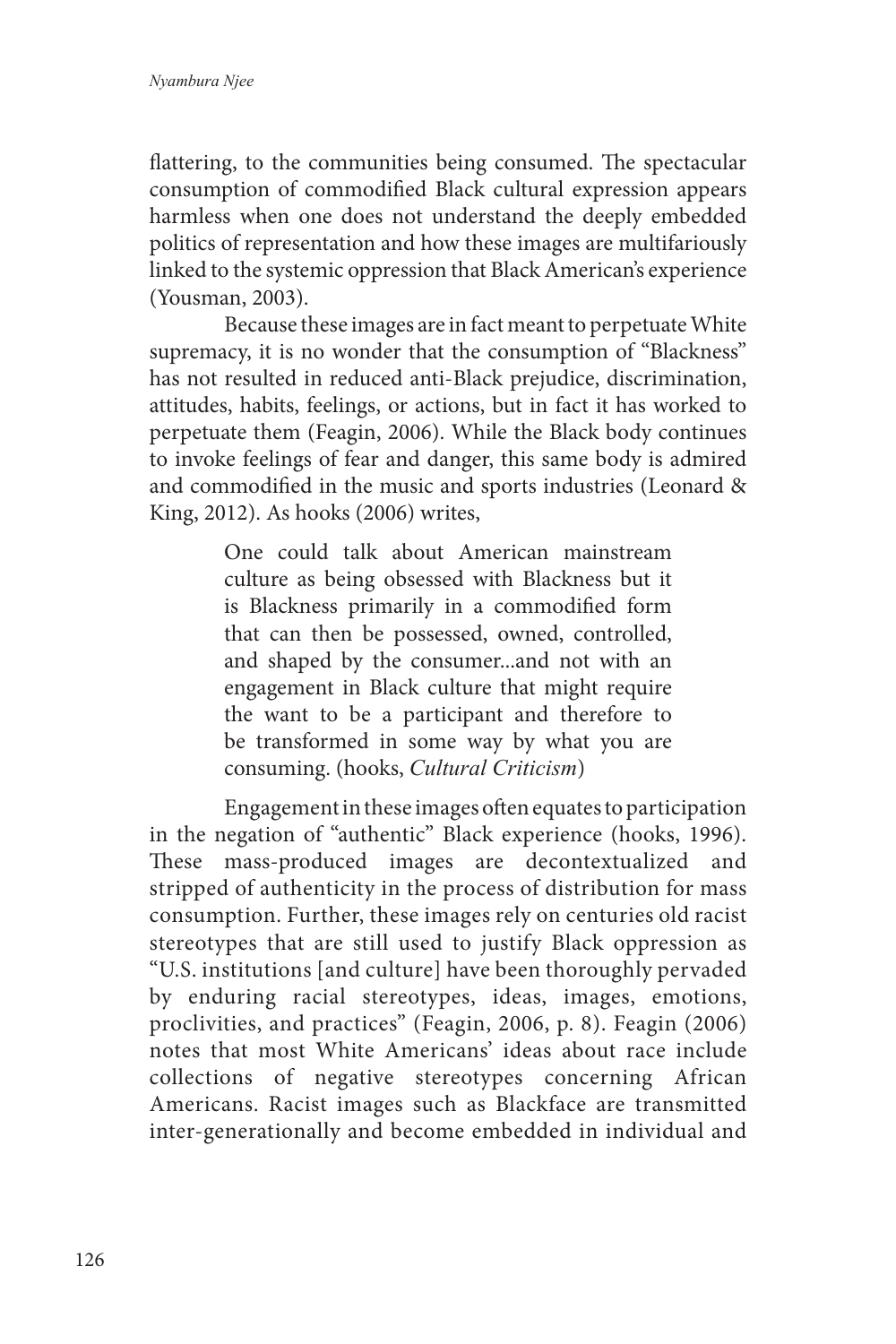collective White consciousness, thus leading to the persistence of systemic racism:

> Often, and importantly, the images that White youth consume most voraciously are images of Black violence, Black aggression, and Black misogyny and sexism. These are the very same images that both mainstream conservative politicians and far-right White supremacists invoke to justify regressive social policies or violent reprisals. (Youman, 2003, p. 379)

The racist images do not disappear; Feagin (2006) writes that, "negative stereotypes and images of African Americans and other Americans of color are constantly used, refurbished, played with, amended and passed along millions of White kinship and friendship networks, from one community to the next" (p. 44).

#### **Eating the Other: Performing "Blackness"**

While discussing the globalization of Western cultural imperialism and the appropriation of Blackness in Japan, Graburn, Ertl, and Tierney (2008) notes that the acceptance of Black cultural forms "function decoratively to bestow on the user a certain degree of prestige and fashionability, while insuring that the objects of imitation are excluded." This appropriation benefits non-Black participants by giving them an added "coolness," "flavor," or "spice." Black culture is used as a performative costume, while Black people are systematically and socially punished for their Blackness (Stenberg, 2014). As Black spoken word performer Moise Morancy (2015) remarks in one of his works: "I got my hat to the back, ears pierced, pants saggin'. To you I'm a thug but for Billy it's 'just fashion.'" This phenomenon is what Cornel West calls the "Afro-Americanization of White youth," stating,

> The Afro-Americanization of White youth has been more a male than female affair given the prominence of male athletes and cultural weight of male pop artists. This process results in White youth–male and female–imitating and emulating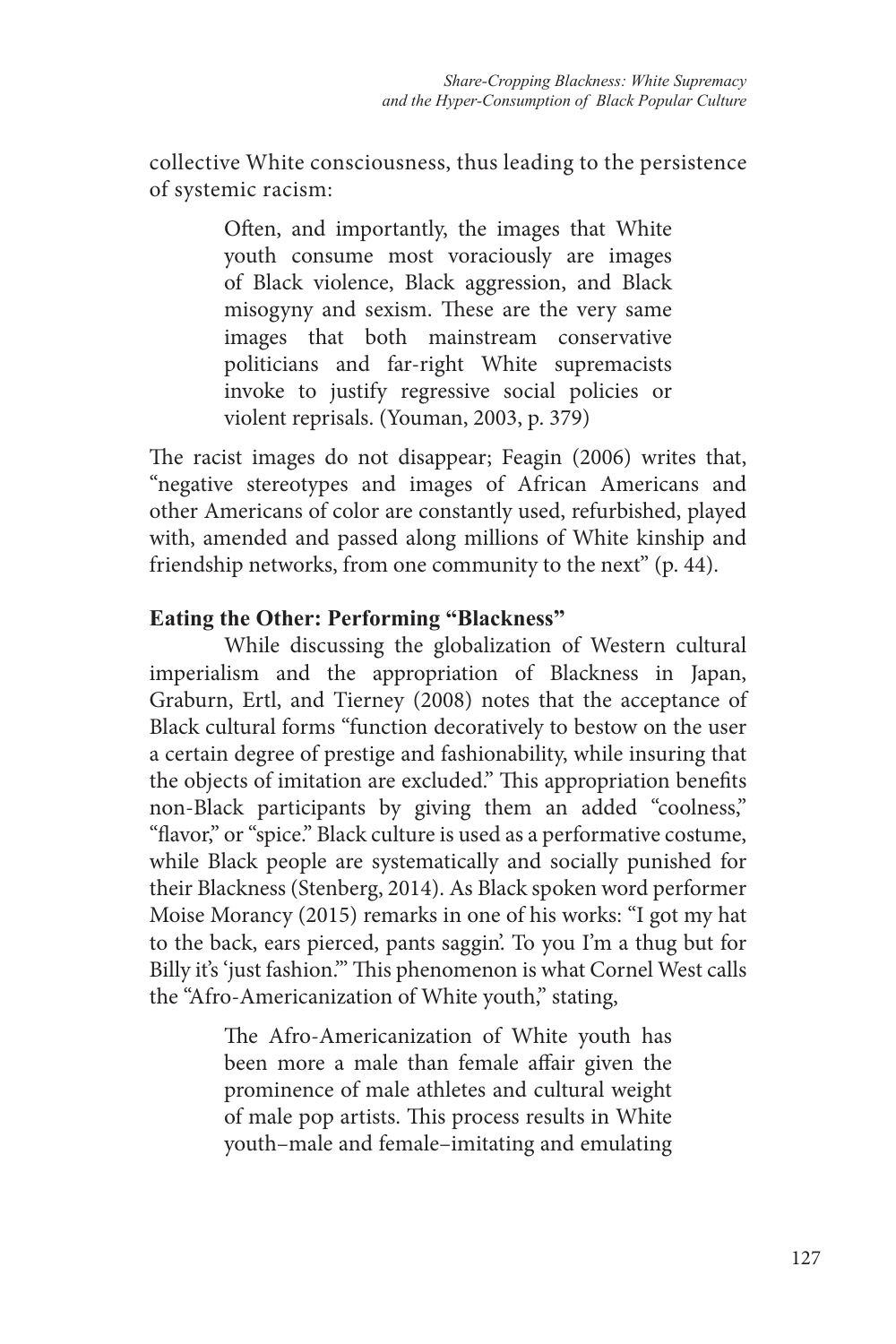Black male styles of walking, talking, dressing and gesticulating in relation to others. The irony in our present moment is that just as young Black men are murdered, maimed and imprisoned in record numbers, their styles have become disproportionately influential in shaping popular culture. (West, as cited in Kitwana, 2002)

When Blackness is reduced to racist essentialist notions it can result in Whites accepting the caricatures as truth, and may play a role in the over 3,000 police murders of Black people in past three years alone (Mapping Police Violence, n.d.). The appropriation and spectacular consumption of Black cultural expression leads to racist generalizations and stereotypes of the people being misrepresented (Stenberg, 2014).

So, while a White man dresses in stereotypical Black clothing styles is "just fashion," that same Black male whom he imitates has to face the consequences of being seen as a "thug." This is how consumption, commodification, and appropriation become dangerous for the exploited and oppressed community. While many argue that the spectacular consumption and appropriation of Blackness and Black images is "cultural appreciation," these images do not engage what may be deemed as a Black "reality" and, in fact, celebrate an imagined version of the Black experience (hooks, 1992). "Blackness" has been reduced to a simplistic and condescendingly anti-Black construct, aligned with the interests of a capitalist consumer culture (hooks, 1992; Hill-Collins, 1990; Watts & Orbe, 2002; Yousman, 2003), and shaped not only by capital and market forces, but also by the maintenance of White supremacist capitalist patriarchy (hooks, 2006). Blackness is capital.

# **Taking over the Other: Colonizing Blackness**

Mass media and images have been, and continue to be, a major part of colonialism. It is necessary to create images that affirm the ideology of domination. Thus, the image of the colonized has remained in the control of the colonizer. It is crucial to recognize that Black people have historically had no power in the way that our bodies are represented and that the constructs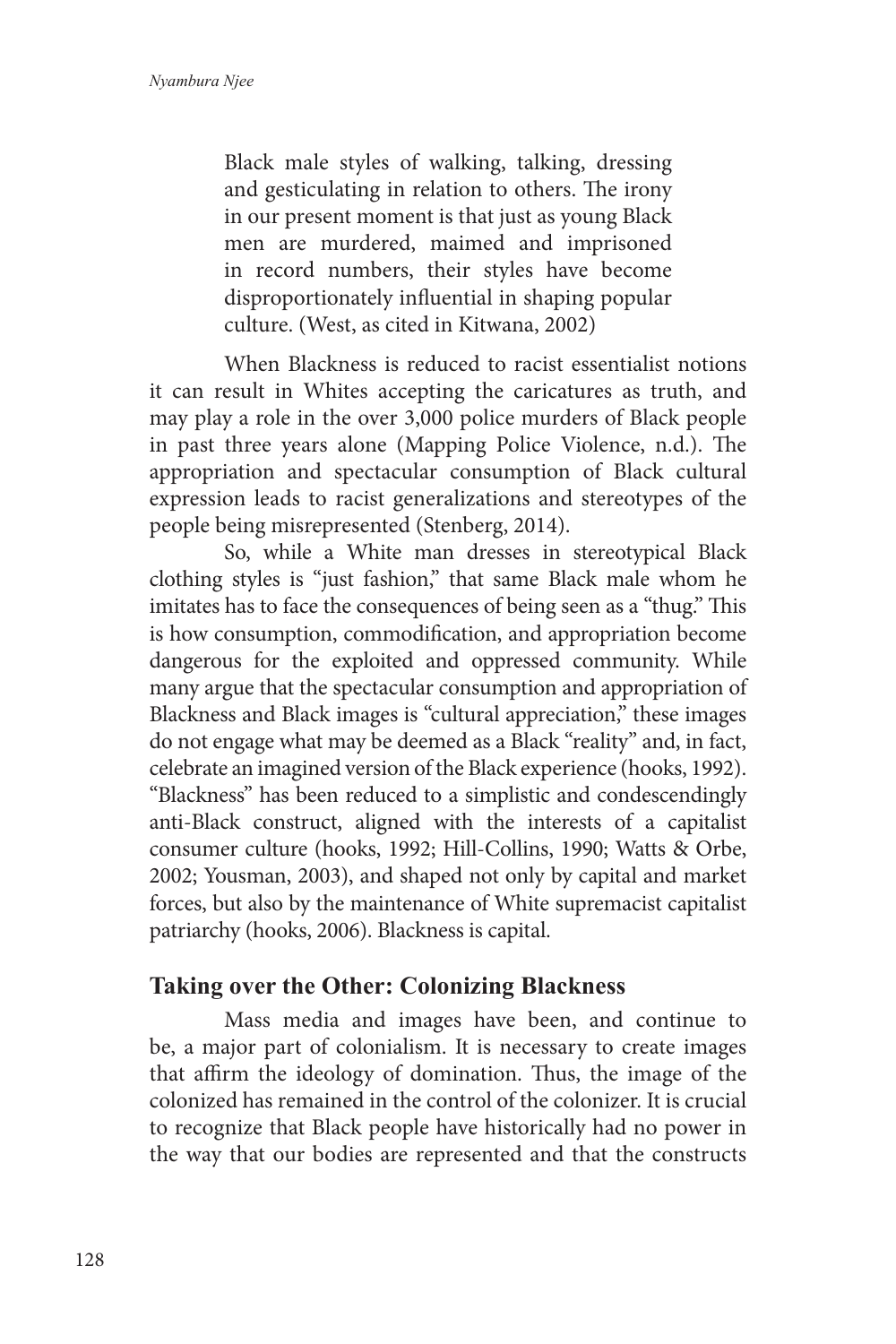of Blackness have evolved in a centuries long, systematic, and continuous process. Importantly, "from slavery on, White supremacists have recognized that control over images is central to the maintenance of any system of racial domination" (hooks, 1992, p. 2). Constructed images of "Blackness" are thus used to propagate and maintain White supremacy (Yousman, 2003).

Images and representation are crucial both to individual and group well-being, self-esteem, and world-view. When the dominating gaze is removed, authentic Black culture can be a point of great transgression and transformation. However, while the dominating, subjugating, and colonizing gaze is present, "Blackness" becomes another object in the perpetuation of domination: "It is conceivable that white youth may become less prejudiced toward individual Blacks because of their appreciation of Black culture, while maintaining a high level of support for the practice and structures of institutional racism, such as unequal education systems, discrimination in housing and employment, repressive policing and criminal sentencing, and so on (Yousman, 2003, p. 387).

 Images and representation are a crucial point of political resistance and "unless we transform images of Blackness, of Black people, our ways of looking and our ways of being seen, we cannot make radical interventions that will fundamentally alter our situation" (hooks, 1992, p. 7). It is of utmost importance that we transform the ways we look at and view Blackness if we hope to heal American culture.

#### **DISCUSSION**

How can we view Blackness in a way that does not empower White supremacy? For Black people, or People of Color, creating their own images is not enough. Some People of Color have been indoctrinated to the extent that they can only conceptualize the world through the lens of White supremacy. People that create Black images and Black texts should deeply and critically interrogate the framework from which they are departing, asking what the text communicates about Blackness, whether it challenges anti-Blackness, or how it supports White supremacy. Hooks challenges us to consider that loving Blackness is a political and dangerous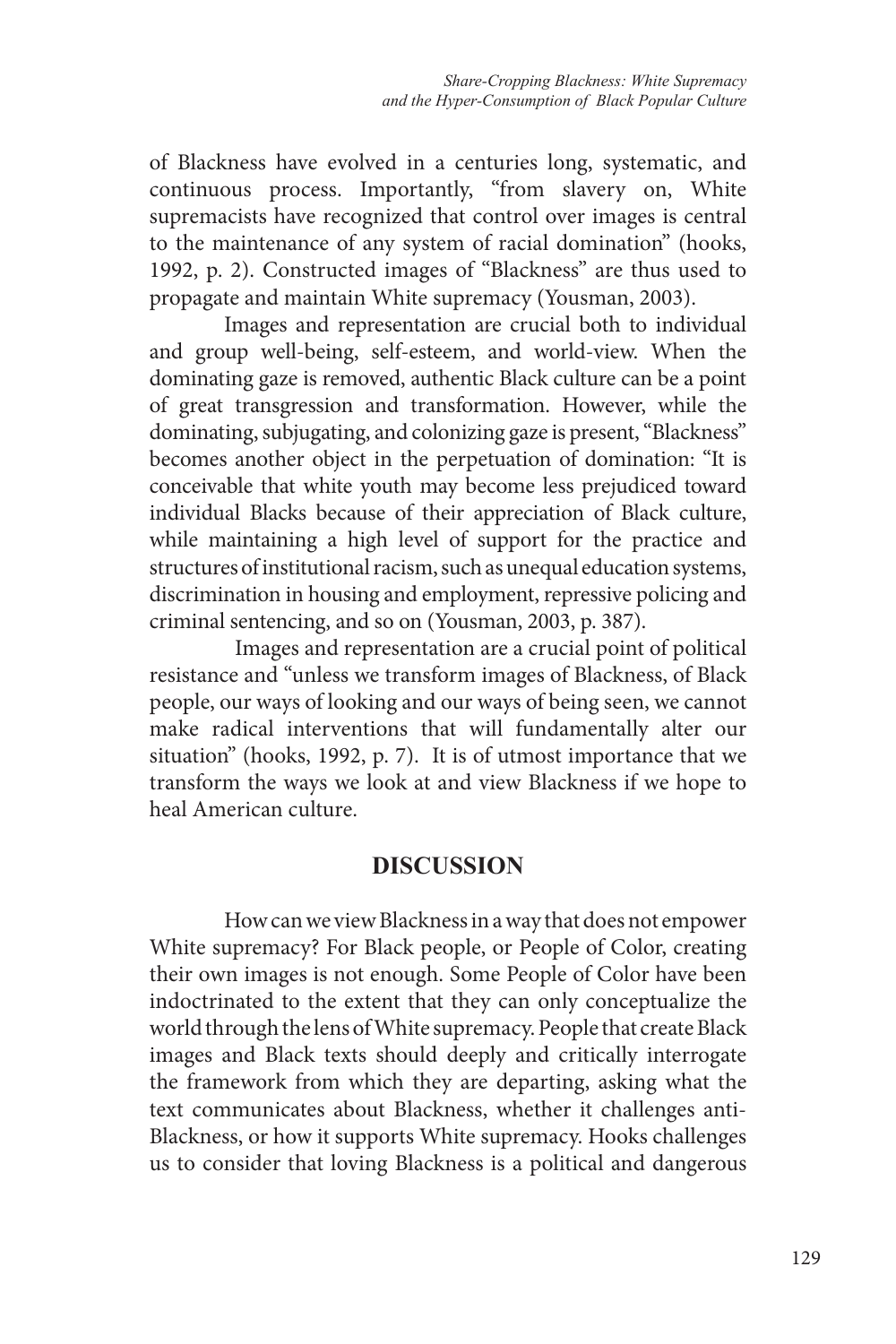challenge to White supremacist culture (hooks, 1992). It has been suggested that as a Black community we must develop a pedagogy that would allow Black people to engage in their popular culture in a manner that critically reconnects it with its historical, social, and political origins (Haymes, 1997). Detaching Black culture from its foundational contexts prevents it from serving as a functional dialectic to reevaluate the past, and understand the present. This will continue to have consequences for Black cultural identity, as well as for Black resistance.

I neither advocate separating Black culture from outsiders, nor preventing engagement between Black culture and White, but rather call for displacing the colonialist gaze that seeks to reinscribe White supremacy through the spectacular consumption of inauthentic images of Blackness. Consumption of commodified Blackness has not managed to challenge racist institutions on a mass level; therefore, this consumption of Blackness has not benefitted the Black community. The shared cultural space that has been forged through the consumption of Black popular culture could be fertile grounds for transgression beyond the appearances and beyond eating the other:

> Thus, although it is possible that White youth involvement in Black popular culture might provide at least some impetus for improved relationships between White and Black youth and, eventually, a challenge to some of the foundational elements of institutional racism, an analysis of this phenomenon as one of commodification and consumption points out that it is equally likely that White desire for, and pleasure from, Black culture might lead to the retrenchment and reinforcement of White supremacy rather than resistance and challenge. A dialectical approach to this issue allows us to understand that these seeming contradictors are actually articulated to one another as part of a greater whole—the continually changing nature of White supremacy in contemporary American culture. (Youman, 2003, p. 388)

We must move *beyond* consumption to action.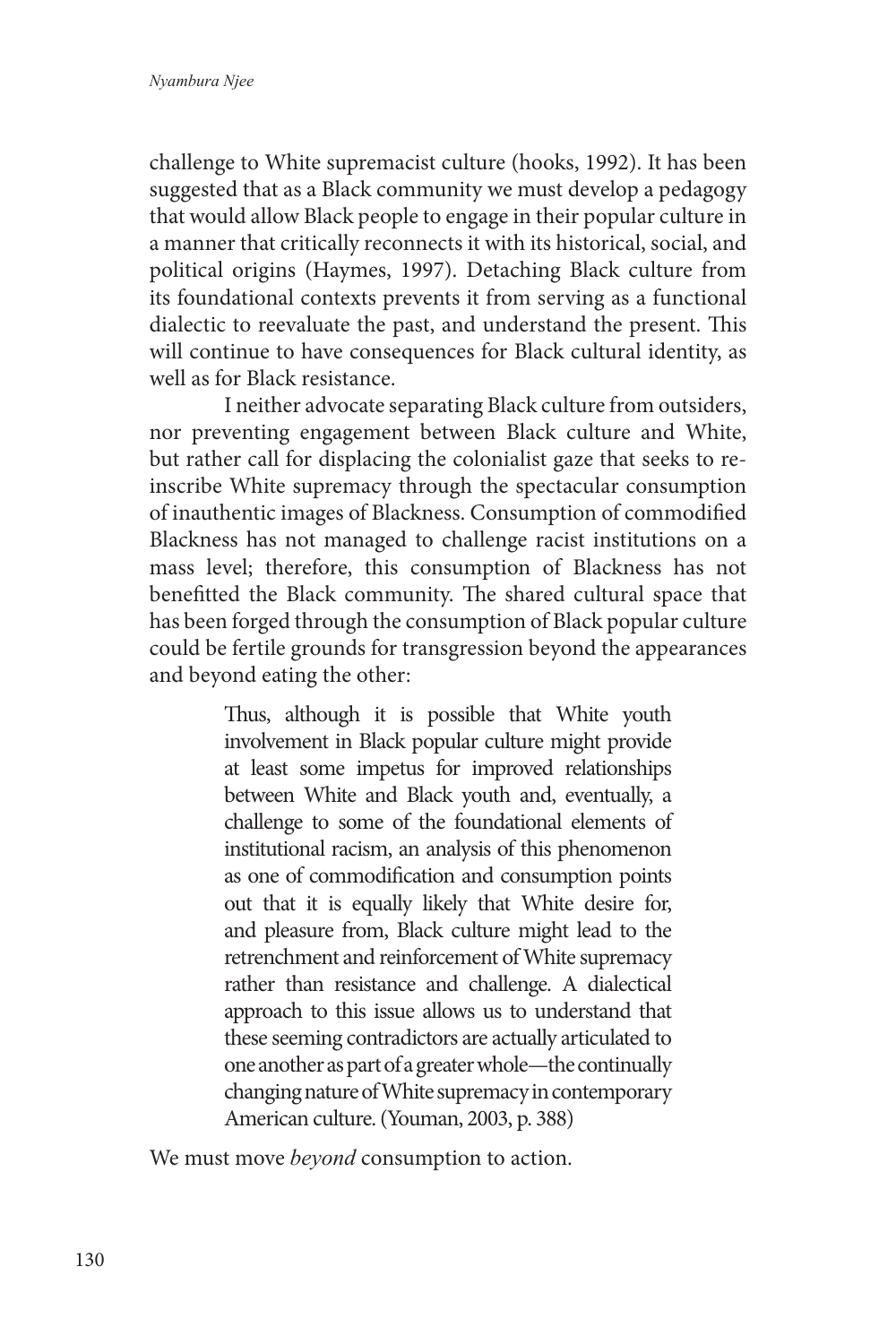# **CONCLUSION**

If the consumption and appropriation of Blackness by non-Blacks truly challenged White supremacy or anti-Blackness, there would logically be no need for movements such as Black Lives Matter. While it is seen as "cool," "edgy," transgressive, progressive, and liberal for Whites and non-Black people of color to find enjoyment in Black culture, this enjoyment is not linked to unlearning or interrogating anti-Blackness (hooks, 1992). The images of Blackness that are dominant and popularly consumed are mass-mediated images constructed for consumption and stripped from their original contexts. These images assert White racial superiority and have in consequence not worked to challenge systemic or cultural racism, but instead have historically worked to maintain the status quo. These constructed images work to maintain Blackness as the eternal Other, normalize anti-Blackness, and support institutionalized, systemic, cultural, and individual racism:

> By identifying Blacks as others, as eternal outsiders and ultimate strangers, Whites are able to justify the social, political, and economic networks that construct, maintain, and advance White privilege and White power. If Blacks are others, then the insider/outsider structure of American society may be seen as natural and consistent with ideological claims that the U.S. is the home of freedom and equality. If Blacks are others, then they are consigned to outsider status not because of any essential corruption in the structure of our society itself, but because of their natural, eternal, ahistorical status as different. (Yousman, 2003)

The Black community must develop a pedagogy that allows the community to reconnect with our historical, social, and political culture. We must be critical of the images of Blackness that are popularly consumed; it is of utmost importance that we transform the way that Blackness is viewed. Loving Blackness is a political act that can transform the way that we consume Black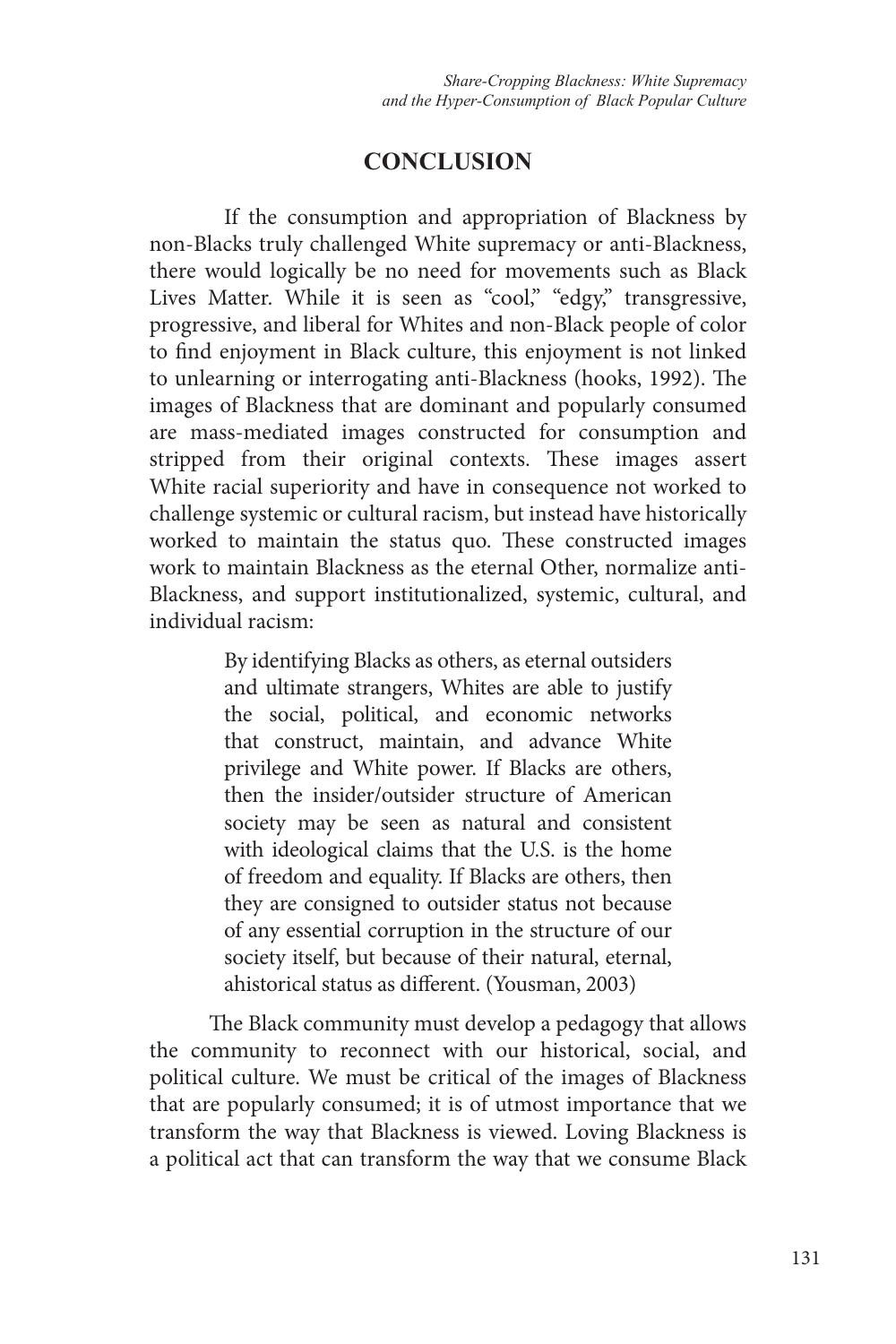images and the way that Blackness, and therefore Black people, are seen. Until then, we will continue to suffer from a collective identity crisis, supported by negative images and representations.

> *What would America be like if we loved Black people as much as we love Black culture? –*Stenberg, 2014

#### **REFERENCES**

- Crocket, D. (2008). Marketing blackness: How advertisers use race to sell products. *Journal of Consumer Culture, 8*(2), 245-268. doi:10.1177/1469540508090088
- Feagin, J. (2006). *Systemic racism: A theory of oppression.* New York, NY: Routledge.
- Ford, V. (2003). *Everything but the burden: What white people are taking from black culture.* Ann Arbor, MI: Broadway Books.
- Garza, A., Tometi, O., & Cullors, P. (n.d.). The creation of a movement*.* Retrieved May 23, 2016, from http://blacklivesmatter.com/herstory/

Graburn, N., Ertl, J., & Tierney, R. K. (Eds.). (2008). *Multiculturalisms in the New Japan: Crossing the boundaries within.* New York, NY: Berghahn.

Haymes, S. (1997). Black culture identity, white consumer culture, and the politics of difference. *African American Review, 31*(1), 125-128. doi:10.2307/3042187

- Hill-Collins, P. (1990). *Black feminist thought: Knowledge, consciousness, and the politics of empowerment .* New York, NY: Routledge.
- hooks, b. (1992). *Black Looks: Race and Representation .* Boston, MA: South End Press.
- hooks, b. (1996). *Reel to real: Race, sex, and class at the movies.* New York, NY: Routledge.
- hooks, b. (Director). (2006). *Cultrural criticisms and transformations* [Motion Picture].
- hooks, b. (2014). *Talking back: Thinking feminist, thinking black.* New York: Routledge.
- Kitwana, B. (2002). *The hip hop generation: Young blacks and the crisis in African American culture .* New York, NY: BasicCivistas Books.
- Kohn, M. (2014, February 11). Colonialism. *Stanford Encyclopedia of Philosophy*. E. Zalta (Ed.). Retrieved June 4, 2016, from http://plato.stanford.edu/entries/ colonialism/
- Leonard, D. J., & King, C. R. (2012). *Commodified and criminalized: New racism and African Americans in contemporary sports.* D. J. Leonard, & C. R. King (Eds.). Lanham, MD: Rowman & Littlefield Publishers.
- Lott, M. E. (1993). *Love and theft: Blackface minstrelsy and the American working class.* Oxford University Press.
- Mapping Police Violence. (n.d.). About the data. Retrieved from http:// mappingpoliceviolence.org/aboutthedata/
- Marable, M. (2015). *How capitalism underdeveloped Black America: Problems in race, political economy, and society.* Chicago, IL: Haymarket Books.
- Marcus, E. L. (2013). *Love & theft: Blackface minstrelsy and the American working class.* Oxford University Press.
- Martinez, E. (n.d.). What is White supremacy. Retrieved from http://soaw.org/index. php?option=com\_content&view=article&id=482
- Morancy, M. (2015, June 1). *90s Babies Freestyle.* (M. Morancy, Performer) New York, United States.
- Pollard, S. (Director). (2012). *Slavery by another name* [Motion Picture]. Retrieved from